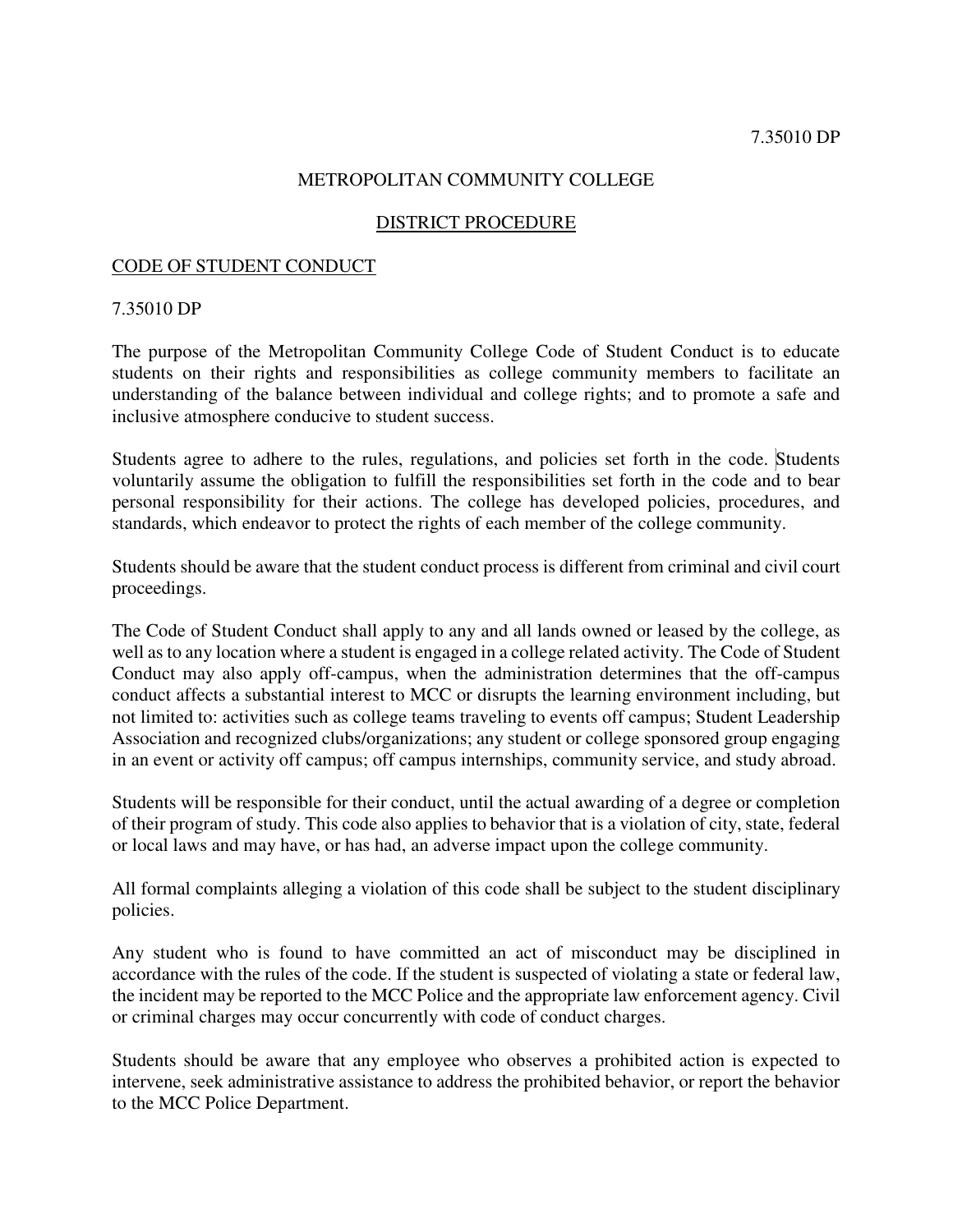MCC reserves the right to initiate disciplinary proceedings without a formal allegation by the victim or witnesses of misconduct.

### I. Definitions

- A. College: The Metropolitan Community College District (MCC), any one of its campuses and other units that the district operates.
- B. Premises: Buildings or grounds owned, leased, operated, controlled or supervised by MCC, including facilities used for sponsored activities.
- C. Student: A person enrolled in, registered for, or auditing one or more courses or services at the college.
- D. Sponsored Activity: Any activity, on or off campus, initiated, aided, authorized, or supervised by a district unit.
- E. Student Organization: A group of students who have complied with the college requirements for establishing a club or organization.
- F. Weapon: Any object or substance described in 2.05130 BP Weapon Possession, Section II.
- G. College Official: Any employee of Metropolitan Community College

### II. Expectations of Students

Students are expected to:

- A. Be accountable for information contained in the college course catalog, Code of Student Conduct, and any other published policy, procedure, or regulation relating to student responsibilities.
- B. Be respectful of the rights of others.
- C. Comply with the verbal and written directions of college officials.
- D. Respect and comply with all the laws and rights of good citizenship.
- E. Respect the freedom to teach and the freedom to learn.

### III. Prohibited Conduct

On any campus or any MCC property, at any clinical or internship site, and at any college sponsored or college affiliated activity or event, the following acts of misconduct are prohibited. Official charges of Code of Conduct violations must be in writing and made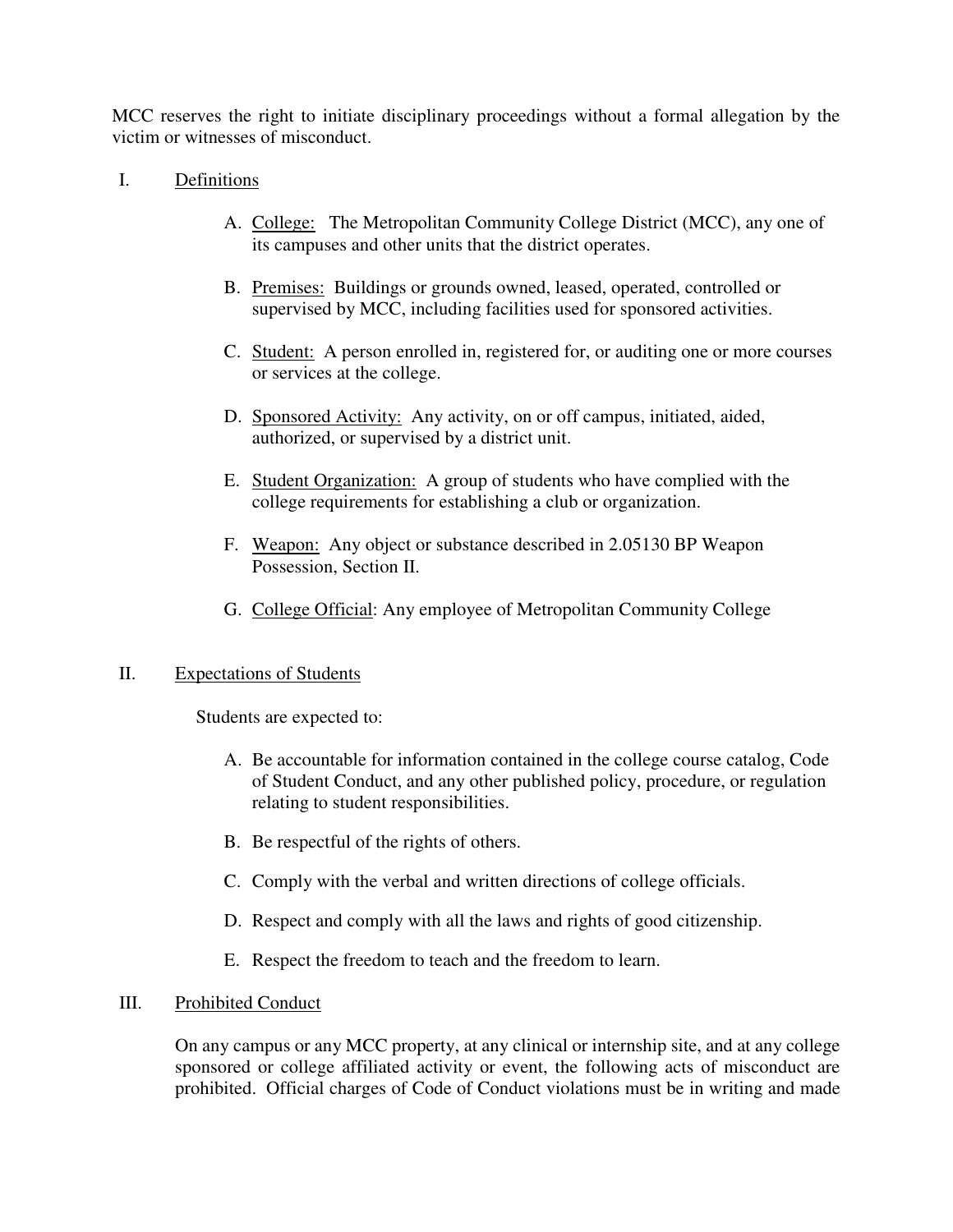within thirty (30) days after the conduct is known or reasonably should be known by the college to have occurred.

- A. Disruption of, or interference with, any college activity, including teaching, administration, or other public service functions on or off campus, or other authorized non-college activities, when the act occurs on college premises;
- B. Violation of any college policy, prohibited behavior, a city, county ordinance or a federal or state misdemeanor offense involving bodily injury or threat of bodily injury to any person;
- C. Public intoxication or the use, possession, sale, attempted sale, barter, exchange, gift or distribution of alcoholic beverages except as expressly permitted by law and college regulations. Use of alcohol or being impaired while on district premises or property, while attending classes, or as part of any district activities is prohibited;
- D. Attempted or actual theft of, and/or damage to, property of the college or property of a member of the college community or other personal or public property on campus.
- E. Gambling, including unlawful games of chance for money or anything of value and the sale, barter, or other disposition of a ticket, order, or any interest in a scheme of chance by any name;
- F. At least five (5) or more incidents of violation of traffic rules while on college property;
- G. Failure to comply with the directions of college officials or law enforcement officers acting in the performance of their duties, and/or failure to identify oneself to these persons when requested to do so;
- H. Permitting another to use his or her college identification card, impersonating another, or misrepresenting authorization to act on behalf of another;
- I. Knowingly instituting a false charge against another person;
- J. Unauthorized use, alteration or in any way tampering with fire equipment, safety devices or safety equipment;
- K. Leaving minor children unattended while on campus.
- L. Physical abuse, verbal abuse, threats, intimidation, stalking, coercion and/or conduct that threatens or endangers the health and safety of any person;
- M. Use, possession, sale, attempted sale, barter, exchange, gift or distribution of narcotic or other controlled substances, or drug paraphernalia. Use of narcotic or other controlled substances or being impaired while on district premises or property, while attending classes, or as part of any district activities is prohibited;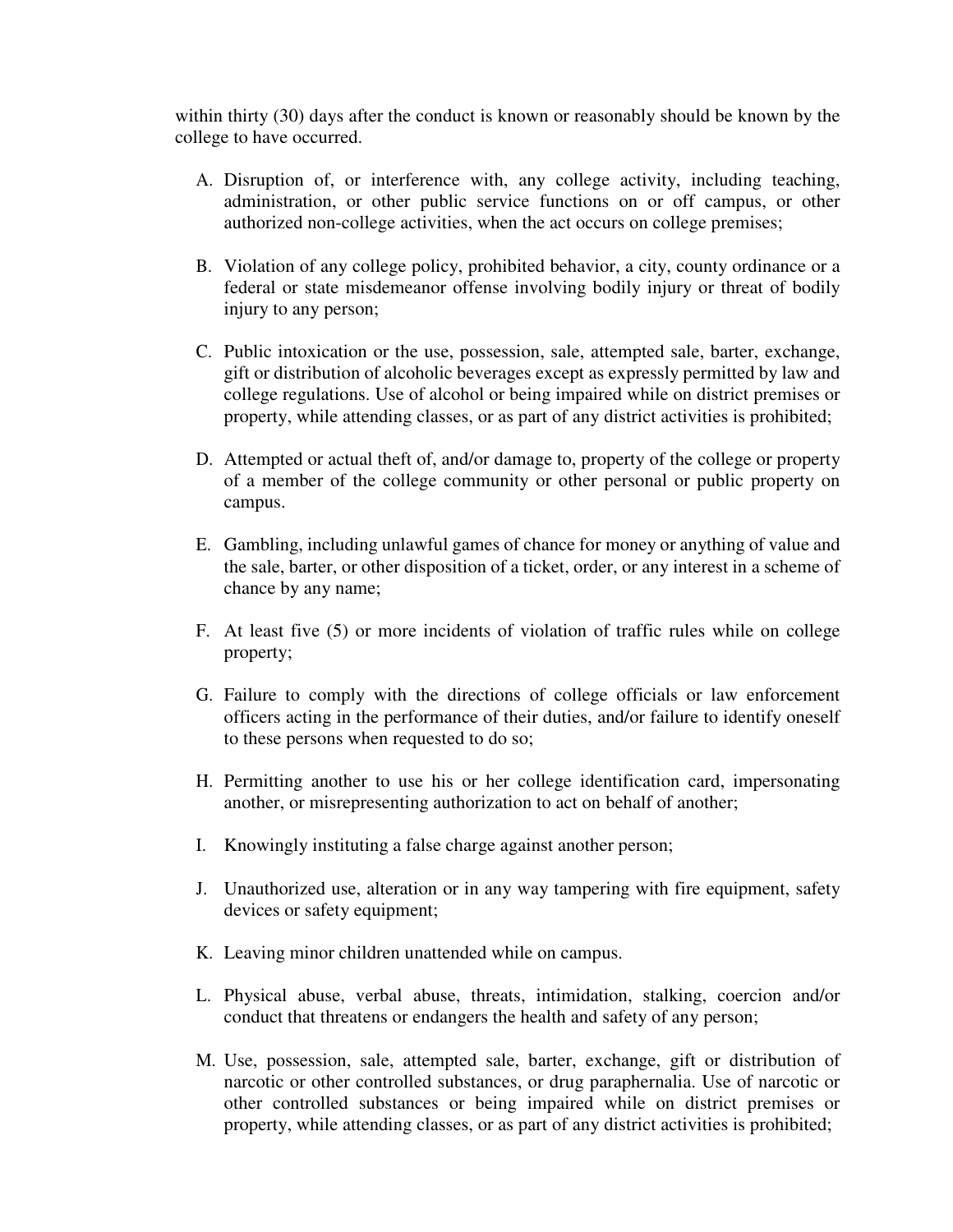- N. Acts of dishonesty, including, but not limited to, the following:
	- 1. Cheating, plagiarism, or other forms of academic dishonesty, including selling or providing one's work for the use of others;
	- 2. Furnishing false information to a college official or faculty member;
	- 3. Forgery, alteration, or misuse of any college document, record, or instrument of identification;
	- 4. Tampering with the election of any college recognized student organization.
- O. Hazing of any individual or organization as defined by the laws of the state of Missouri.
- P. Theft or abuse of computer privileges, including, but not limited to:
	- 1. Unauthorized entrance into a file to intentionally damage, disable, or impair computing or telecommunications equipment or software;
	- 2. Acquisition or use of software that does not adhere to applicable software licenses and copyright laws or is not consistent with college computer use policies, including a major instance (multiple files, subsequent offense, receipt of multiple infringement notice or legal subpoena) of unauthorized acquisition, use, or distribution of copyrighted works, including but not limited to, music, video, software, images, files, trademarks, and logos, through MCC information technology resources and services or any violations of the MCC Computer & Computer Technology Usage Policy;
	- 3. Introduction of viruses or other destructive software in college computer facilities;
	- 4. Use of computing facilities to interfere with the work of another student, faculty member, or college official;
	- 5. Unauthorized posting of video images, a person's photograph or video image in violation of privacy or other applicable law or college policy;
	- 6. Use of computing facilities to interfere with the normal operation of the college computing systems;
	- 7. Any violation of the MCC Computer Usage Policy.
- Q. Unauthorized or fraudulent use of the college name, seal, or emblem;
- R. Unauthorized entry and/or occupancy of college facilities, including unauthorized possession, duplication, or use of keys to any college facility;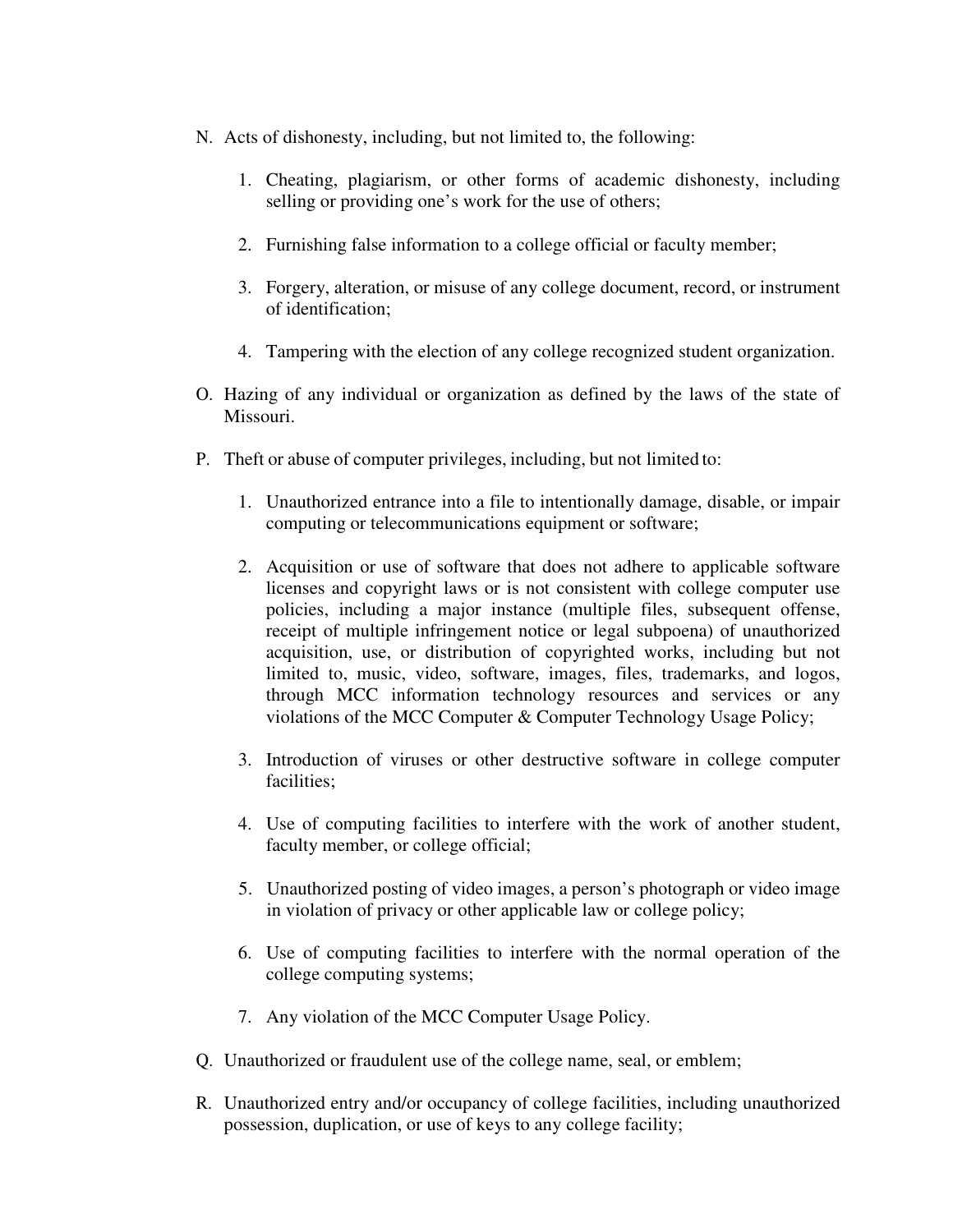- S. Harassment as defined by the Colleges' Student Discrimination and Harassment Grievance Policy;
- T. Trespass on college grounds;
- U. Use, possession, or carrying of firearms or weapons under Missouri law (including, but not limited to, pistols, rifles, shotguns, or ammunition), incendiary devices, smoke devices, knives over four (4) inches long, explosives or other dangerous weapons while on college owned or controlled property, or at college sponsored or supervised activities, except by college and other police officers and other persons specifically authorized by the college;
- V. Any action that causes or attempts to cause a fire, explosion, including bomb threats, or any intentionally false reporting of a fire, or any tampering with the safety devices or the failure to leave college buildings during a fire alarm;
- W. The denial of access to activities to an individual because of his or her race, religion, age, national origin, gender, sexual orientation, marital status, or disability;
- X. Commission of a hate crime. A hate crime is any traditional criminal offense that is motivated in whole or in part by the offender's bias toward the victim's race, religion, age, national origin, gender, sexual orientation, marital status, or disability;
- Y. Commission of bias-motivated offensive conduct, which is behavior that, whether or not criminal, constitutes a violation of behavioral standards and policies listed in the Code of Student Conduct, and that is motivated in whole or in part by the offender's bias toward the victim's race, religion, age, national origin, gender, sexual orientation, marital status, or disability;
- Z. Commission of a criminal act involving dating violence, domestic violence, stalking or sexual assault as defined in the Jeanne Clery Disclosure of Campus Security Policy and Crime Statistics Act, as amended by the Violence Against Women Reauthorization Act of 2013, and Missouri State Statutes;
- AA. Violation of a federal or state felony offense law.

#### IV. Potential College Sanctions for Violations of Prohibited Behaviors

- A. Restitution: Restitution necessitates compensation for loss, damage, or injury and can take the form of service and or monetary/material replacement.
- B. Educational Sanctions: Educational Sanctions are the broadest category of sanctions used by MCC. Educational Sanctions typically include one or more of the following: work assignments, community service, behavioral contract, administrative referral, and other related educational assignments.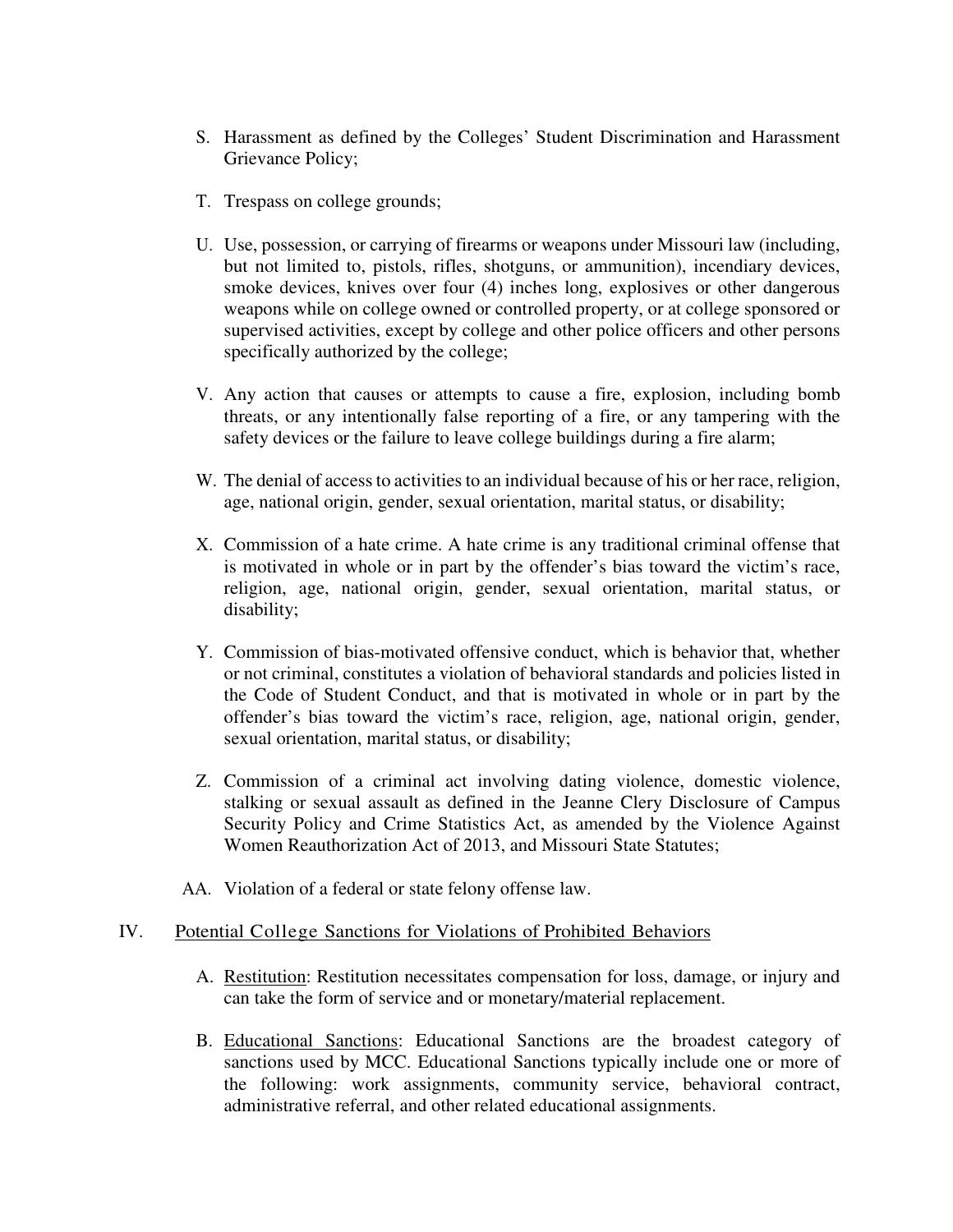- C. Formal Warning: Formal Warnings emphasize to the student that further violations would result in progressive sanctioning. A student receiving a Formal Warning shall continue to exercise the rights and privileges of a student in good standing.
- D. Conduct Probation: Conduct Probation serves as a warning to students that they are not in good standing with MCC. Further violations of the Code of Conduct could result in suspension or dismissal.
- E. Facility Suspension: The student no longer has the privilege of entering or using a particular facility or building or college property for a specified period of time or until a specific condition is met.
- F. Facility Expulsion: Facility Expulsion entails the permanent loss of privileges to use a building or facility or college property for an unlimited period of time.
- G. Loss of Privileges: Loss of Privileges entails denial of specified privileges for a designated period of time.
- H. Barring from Class, Activity or Contact: The student is barred from attending a particular class, activity or from contact with specific students or employees.
- I. Suspension: Suspension entails the termination of a student's enrollment for a particular period of time, or until specific conditions are met. Suspended students may not be present on college property, or at college sponsored events.
- J. Expulsion: Expulsion entails the termination of a student's enrollment with MCC. Expelled students are prohibited from being present on college property, or at college sponsored events.

### V. Academic Dishonesty

- 1. If objective evidence for academic dishonesty exists, the instructor may require the paper, assignment or examination be repeated; lower the grade for this work; assign a grade of F to this work, or assign a grade of F for the course.
- 2. The instructor will notify the student of a meeting to discuss the alleged academic dishonesty, the proposed penalty and that failure to respond to this notification will make the instructor's decision final.
- 3. If a grade of F is assigned for the course, the instructor will notify the dean responsible for instructional services and the division chair, in writing, within two (2) business days after the scheduled meeting with the student.
- 4. If in the opinion of the instructor, the alleged academic dishonesty supports disciplinary options, other than a grade of F, the instructor will report the incident to the dean responsible for instructional services within five (5) business days after the meeting with the student. The dean of instruction will ensure that the dean of students is notified of the instructor's concerns.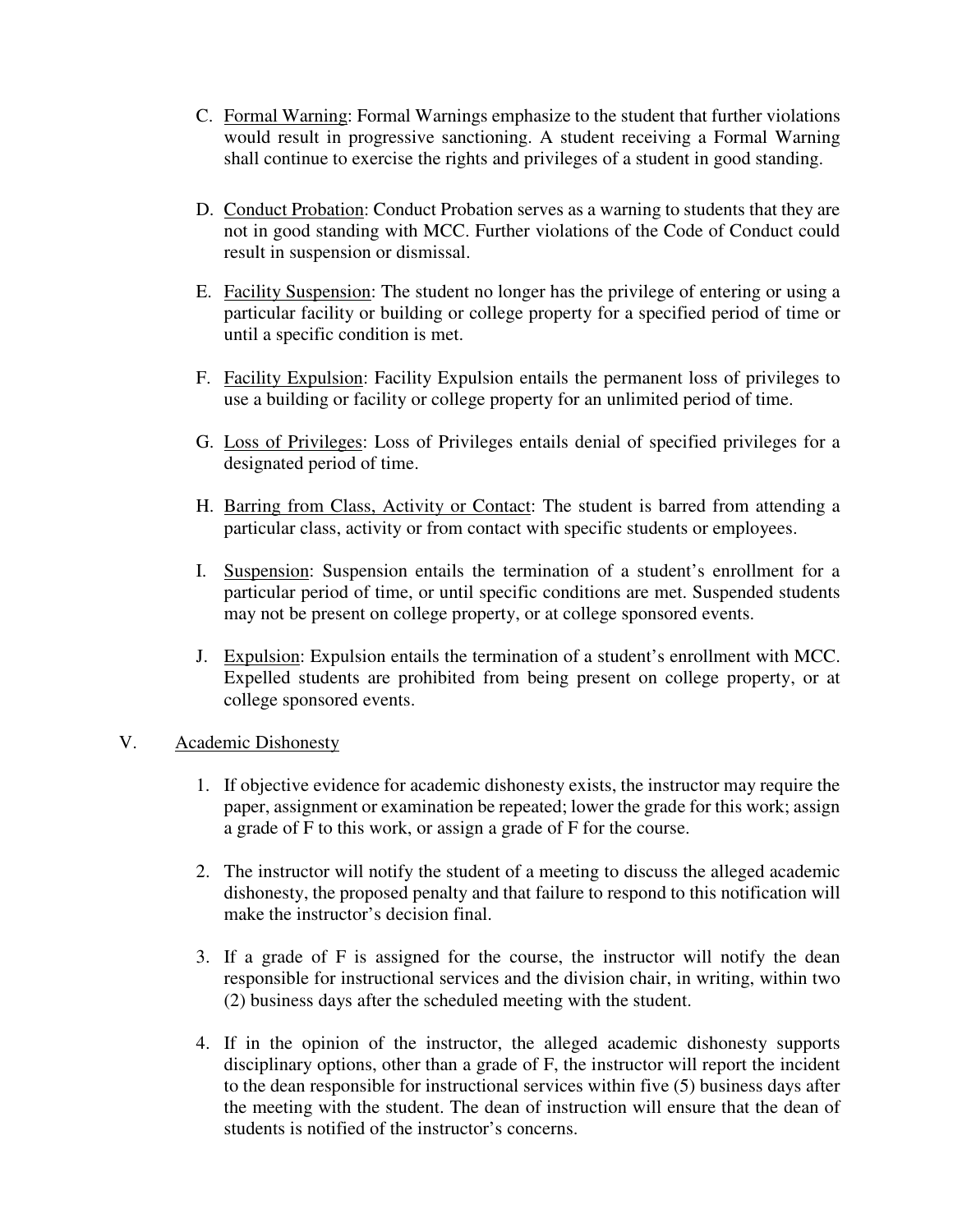Any resulting disciplinary proceedings will comply with section VII of this procedure.

The documentation of the alleged violation, provided by the instructor or other complainant will be retained by the appropriate dean.

- 5. Within seven (7) business days by written communication which can include electronic communication, the dean of instruction will notify the student of the final grade assigned and the right of appeal.
- 6. The student may appeal the assignment of an F grade for the course by a written request to the dean within five (5) business days following receipt of the dean of instruction's notification. The student will continue to participate in a course in which academic dishonesty is alleged until the appeal is resolved.
- 7. Upon receiving this request, the dean will initiate an appeal using the hearing procedure beginning with section VII. In this case, the hearing committee will consist of the dean who will be the nonvoting member and chair and three (3) faculty appointed by the college faculty association president. The committee members must have no personal interest in the case and may consider more than one case during each term.

#### VI. Interventions

### A. Summary Suspension

- 1. If the president determines that the student's presence would seriously disrupt the operation of the college, constitute a danger to the health, safety or welfare of the student or others, or to the physical property of the college, the student will be suspended for a period not to exceed five days. If a formal disciplinary procedure has commenced within this period and is diligently pursued, suspension may be continued until the procedure is concluded.
- 2. During this period, the dean responsible for instructional services will arrange for the student to receive class assignments, take examinations and maintain reasonable academic progress. The student cannot be dropped from a class, as a result of the suspension.

### B. Threatening Behavior

There will be occasions when, in the opinion of the instructor, staff or other students, inappropriate behavior by a student involves an imminent threat to safety or threatens to disrupt seriously the classroom or educational process. In these circumstances, the instructor or staff member should immediately contact MCC Police and have the student removed from the class and notify the dean of students of the removal. MCC will develop an incident report and if the behavior is non-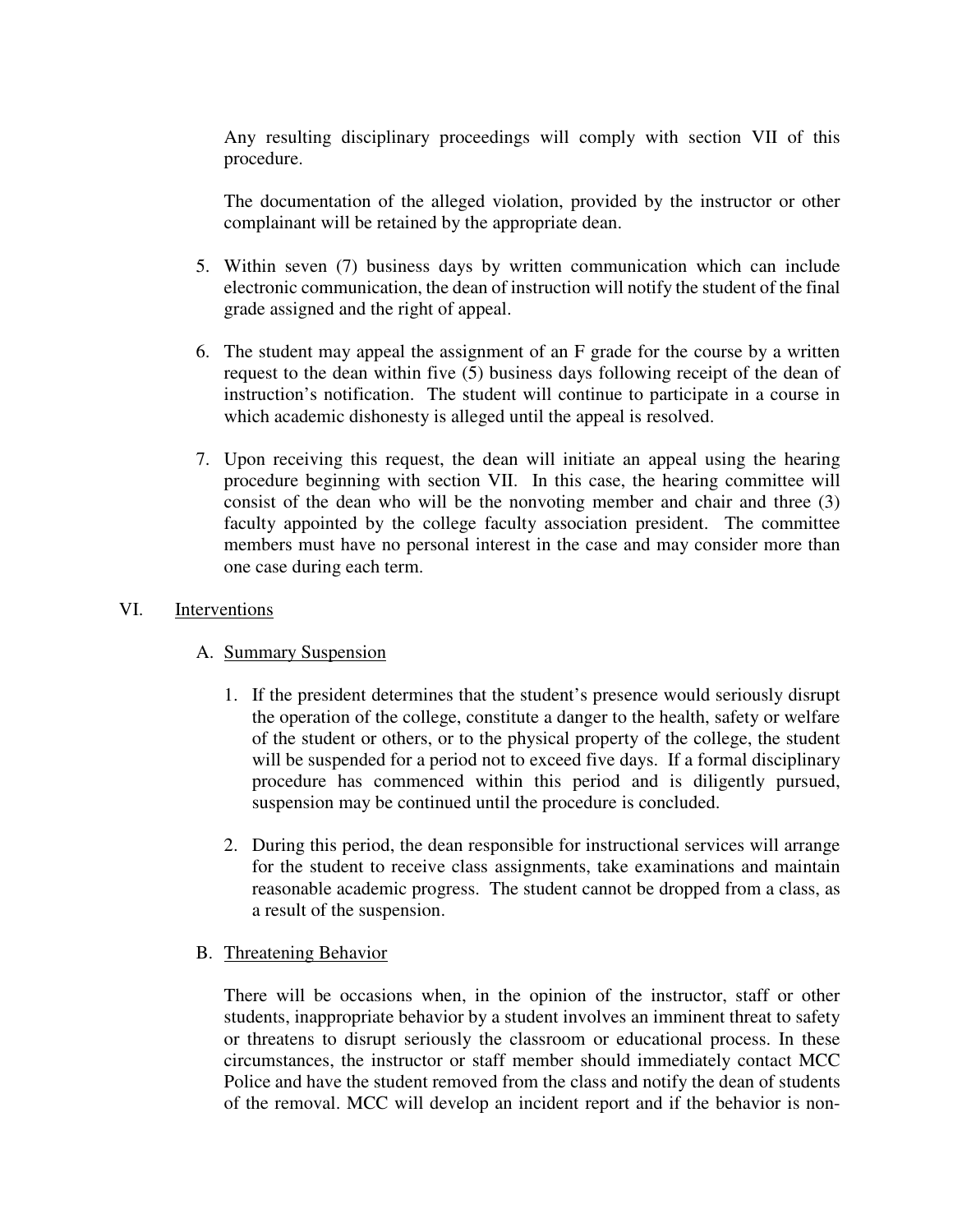criminal will forward the report to the dean of students for a Code of Student Conduct review.

### VII. Discipline

- A. Within fifteen (15) business days after receiving notification of an alleged violation, the dean will request in writing that the student arrange a meeting to discuss the allegations and potential disciplinary action. Notification may be delivered in person and will be sent by regular mail and to the student's e-mail account.
- B. At the meeting, the student will be asked to respond to the allegations.
- C. If the student does not appear for the meeting, the dean may proceed to make a decision based on the information gathered.
- D. Following the meeting, the dean will decide whether the student violated the Code of Student Conduct.
- E. If the dean determines that the student violated the Code of Student Conduct, he or she will also determine a sanction, up to and including expulsion.
- F. Within ten (10) business days of the meeting, the dean will provide to the student written notification of the outcome of the case. Notification may be delivered in person and sent by regular mail to the student's last known address and to the student's e-mail account.
- G. Should the student choose to appeal the decision of the dean, the student must send the dean a written request stating this intention within ten (10) business days of the receipt of the letter.

### H. Hearing, Recommendation, and Appeal

A student may appeal the decision pursuant to the following procedures.

### Committee

- 1. Two (2) faculty chosen by the college faculty association president.
- 2. Two (2) students appointed by the Dean of Students.
- 3. Two (2) staff members appointed by the college staff association president.
- 4. An administrator not involved in the investigation or preparation of the case appointed by the president to serve as the chair.

Members chosen will have no personal interest or involvement in the case. For cases involving alleged sexual violence including dating violence, domestic violence,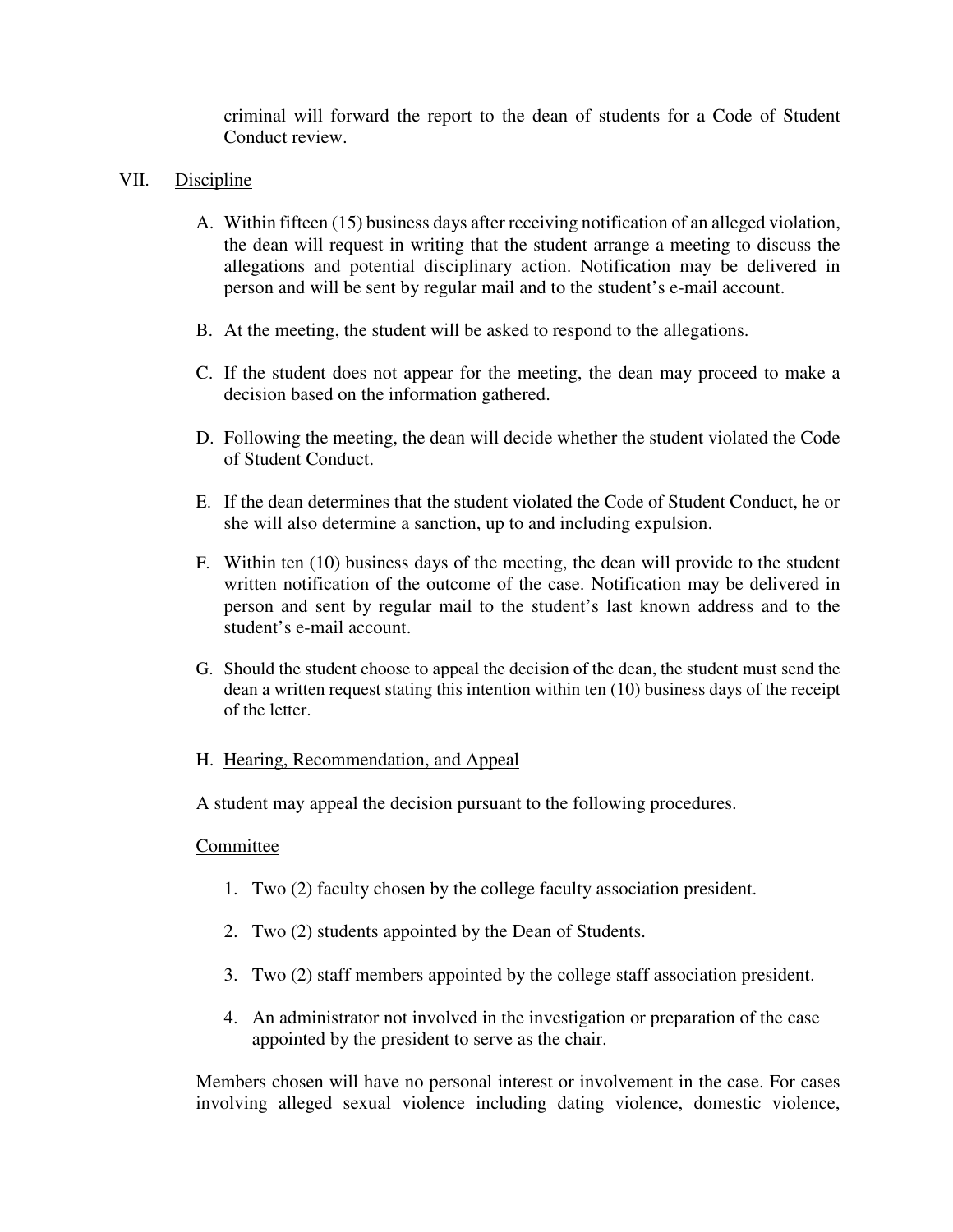stalking or sexual assault, committee members will have had training in these areas prior to participating in the proceedings.

- I. Hearing Guidelines
	- 1. The chair will convene an organizational meeting of the committee to receive the case file, review the hearing procedures, and schedule the hearing.
	- 2. At least ten (10) business days before the hearing the dean will provide a statement of the charges, list of the committee members, written notice of the location, date and time of the hearing to the student and the complainant by U.S. mail, and to the student's e-mail account.
	- 3. Before the hearing the student will be given access to the case file retained in the dean's office.
	- 4. After proper notice, if the student fails to appear before the hearing committee, the sanction imposed by the dean will be implemented upon the recommendation of the dean and the approval of the president. If the student fails to appear before the hearing committee on an appeal of an F grade assigned for the course as a result of academic dishonesty, the penalty imposed by the instructor will be implemented.
	- 5. Proceedings will be closed to all but members of the hearing committee, the student, the complainant, their advisors, and a witness giving testimony. The student may request an open hearing.
	- 6. The hearing will be tape recorded and transcribed. The recording will remain the property of the college.
	- 7. The complainant and respondent may submit questions to the hearing officer but may not question any witnesses directly.
	- 8. The complainant and respondent will be informed that he or she may have other support person(s) and/or or an attorney present at the hearing, but these persons will be observers only and cannot participate. Both must inform the dean at least two (2) business days prior to the hearing if any support persons or an attorney will be present. If the student is represented by counsel, the committee will have counsel for the college present. Neither counsel nor any advisor may examine or cross-examine witnesses or participate in the hearing.
	- 9. The chair may exclude repetitious or irrelevant evidence or questions deemed improper.
	- 10. The complainant and respondent will be given the opportunity to testify, and within five (5) days prior to the hearing introduce evidence and call up to five (5) witnesses, and question any witnesses for the complaining party. At the discretion of the College testimony may be provided remotely.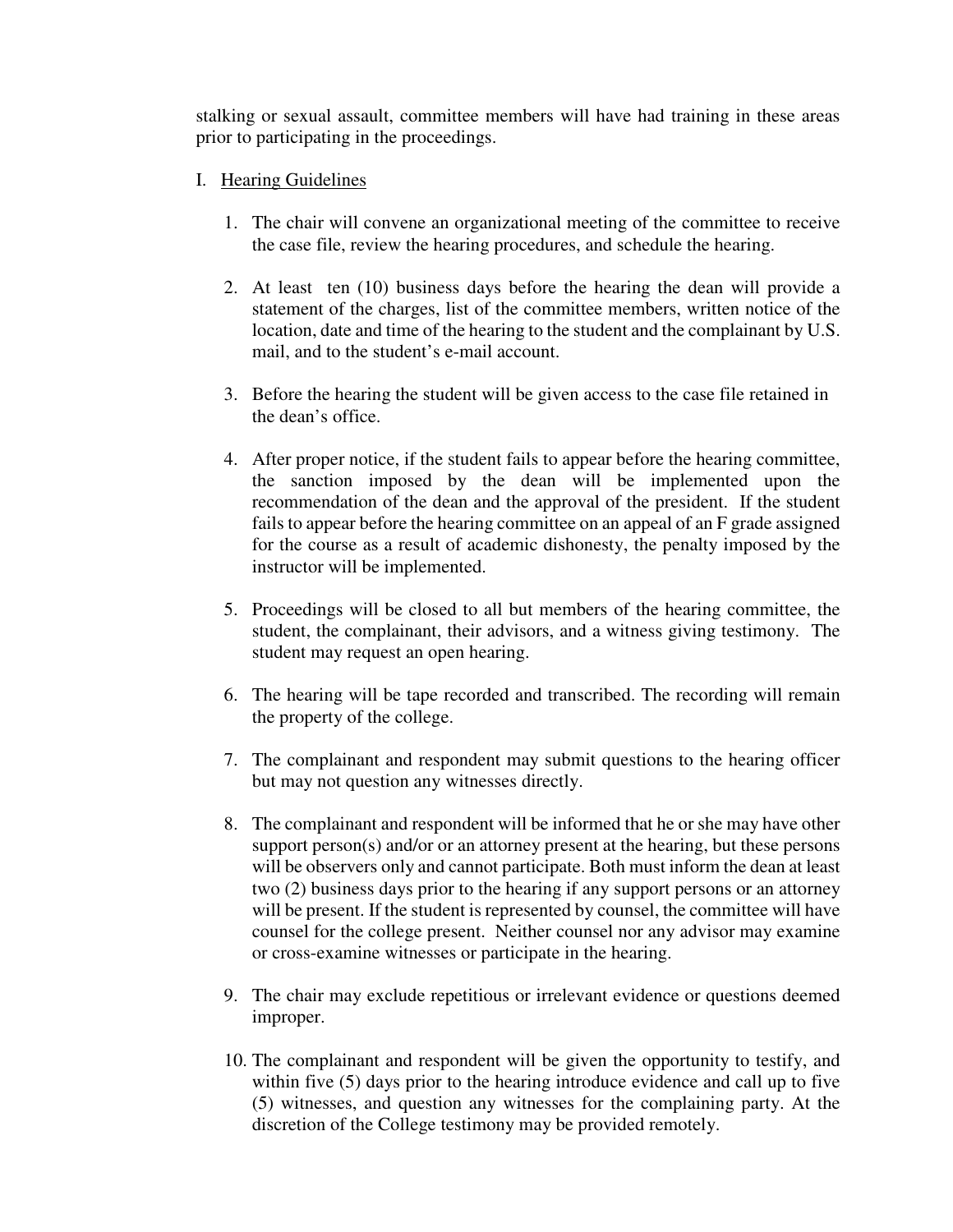- 11. Upon request of the student, the complainant, or member of the hearing committee, the chair may call individuals as witnesses. MCC students and employees are expected to comply.
- 12. Neither the student nor any witnesses may be compelled to incriminate themselves. Refusal to testify is not a code violation.

# J. Allegations Involving Alleged Sexual Harassment or Sexual Offenses or Sexual Violence

If the allegations relate to conduct involving alleged sexual harassment or sexual violence including dating violence, domestic violence, stalking or sexual assault the following additional procedures apply:

- 1. The college will protect the confidentiality of the victim (complainant) but will share information where necessary to provide accommodations or protective measures. Protective measures may include one or more of the sanctions listed in Section IV.
- 2. The complainant will be informed in writing if the dean determines that no grounds or insufficient grounds exist to believe that a violation occurred and dismisses the allegations.
- 3. The complainant will be informed in writing if a hearing is scheduled for the student against whom the allegations have been made and that he or she may attend the hearing. Upon request, the complainant will be provided with a copy of the written notice of the complaint sent to the student.
- 4. The complainant and student will be informed that he or she may have other support person(s) and/or or an attorney present at the hearing, but these persons will be observers only and cannot participate. Both must inform the dean at least two (2) business days prior to the hearing if any support persons or an attorney will be present.
- 5. If the complainant believes that there are witnesses in addition to those listed in the tentative list of potential witnesses provided to the student who should testify at the hearing, he or she must notify the dean in writing of the identity of those witnesses and the expected nature of their testimony. The complainant may request to review copies of all written evidence that the dean has which may be presented at the hearing. If the complainant has additional written evidence that he or she desires to be presented at the hearing, he or she must provide copies to the dean. Any notice regarding witnesses or copies of written evidence must be provided to the dean at least five (5) business days prior to the scheduled date of the hearing. The dean will decide prior to the hearing whether to present the additional witnesses or written evidence suggested by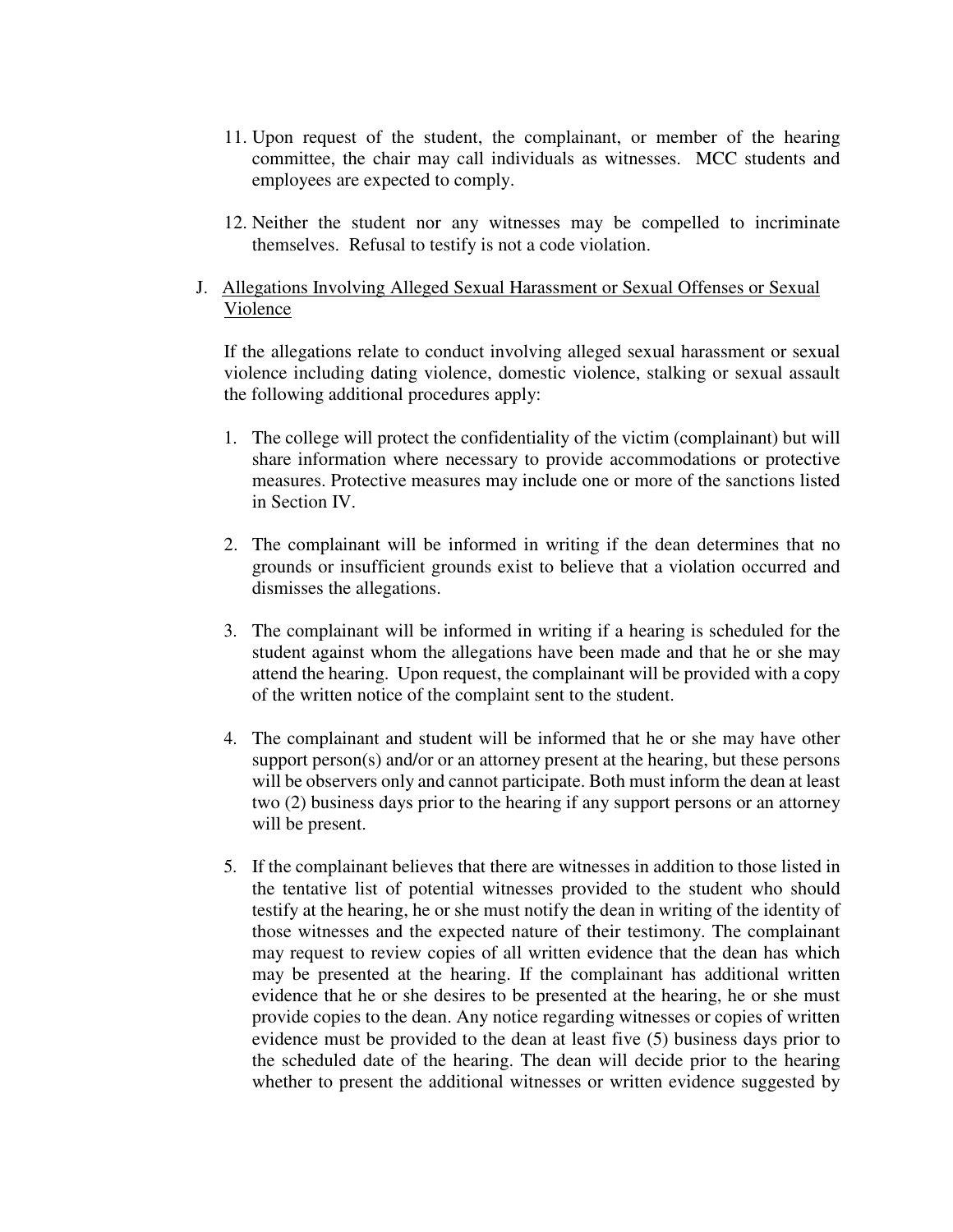the complainant and inform the complainant of the decision as soon as possible prior to the start of the hearing.

- 6. If the complainant is a witness at the hearing, the student will not be permitted to directly question or cross-examine the complainant. If the student wants to present questions to the complainant, he or she must write the questions down and ask the chair of the hearing panel to ask them. The decision of whether to ask these questions shall be made by the chair.
- 7. Proceedings will be completed within ten (10) business days after the scheduled hearing date. If an extension is required to complete the proceedings for good cause written notice will be provided to the complainant and student with a reason for the delay.
- 8. The complainant will be sent a copy of the written decision of the hearing panel including the result stating both the sanctions and rationale for the result.
- 9. Any access, notice or other opportunities provided to the complainant under this section will be available to any legally identified survivors.
- 10. The access of the student and the complainant to information about the other may be limited by the Family Educational Rights and Privacy Act (FERPA), or other laws relating to confidentiality or privacy, and in some cases, these procedures may be adjusted to comply with such laws.

# K. Deliberations

- 1. Deliberations of the committee will be closed.
- 2. The evidence presented supporting the alleged violation must more likely than not to be true, meaning there is a preponderance of the evidence that the allegation is true.
- L. Recommendation
	- 1. Within five (5) business days of the conclusion of the hearing, the written recommendation of the committee will be furnished to the dean who will deliver, by U.S. mail, and student e-mail a copy to the student. The complainant and the president will also receive these materials.
	- 2. Within five (5) business days, the president will review the recommendation and choose one of the following:
		- a. Affirm the recommendation;
		- b. Affirm the findings and reduce, but not eliminate, the disciplinary action.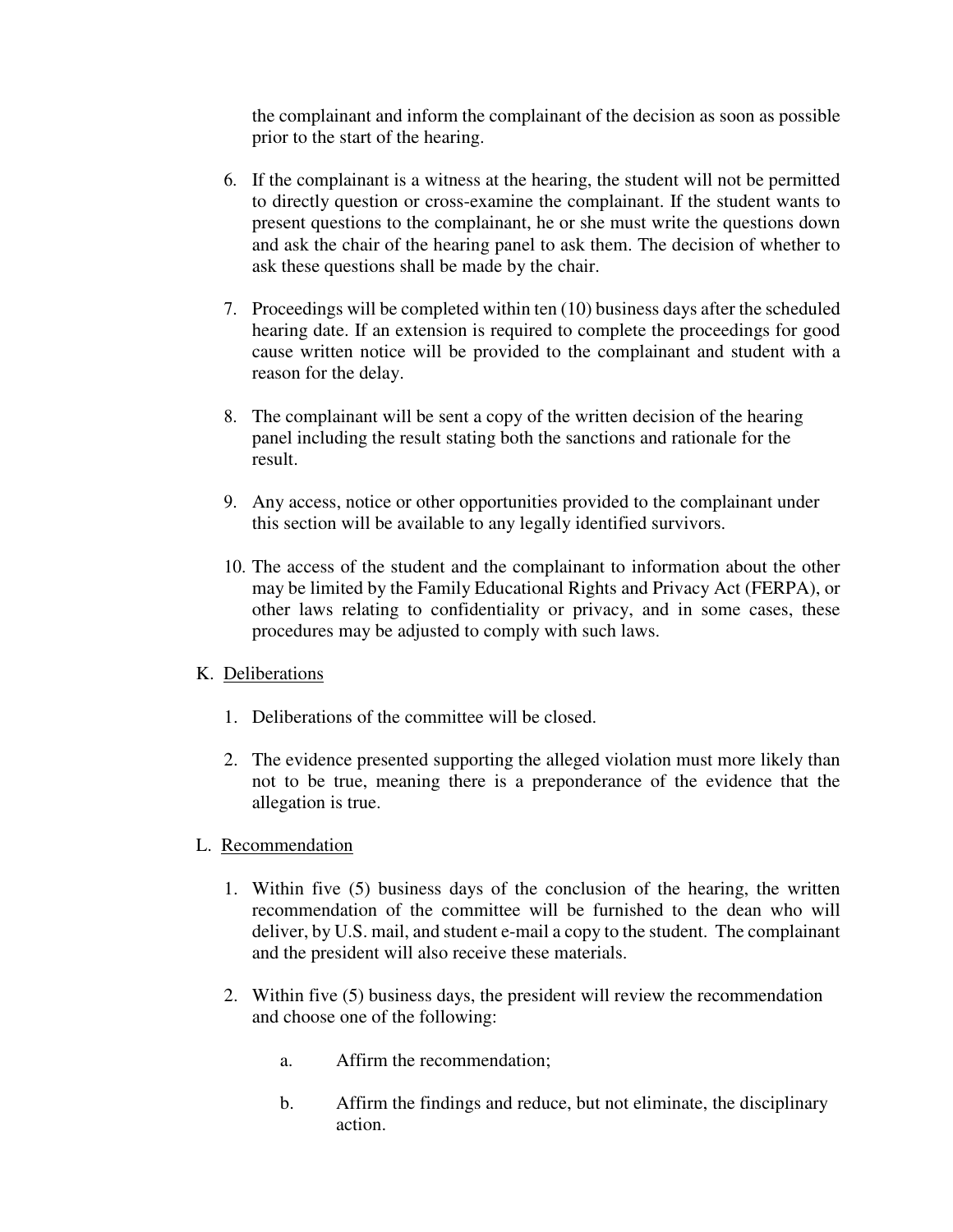c. Remand the case to the hearing committee for rehearing if errors in procedure or interpretation of board policy or regulation were so substantial as to effectively deny the student a fair hearing, or if new and significant evidence became available which could not have been discovered by a properly diligent student before or during the original hearing.

## M. Appeal

1. Grounds for Appeal

 The student or complainant may appeal the decision of the president to the chancellor for the following reasons:

- a. Failure to follow proper procedure.
- b. New evidence that could not have reasonably been discovered at the time the matter was originally considered has been discovered.
- c. The weight of the evidence does not support the sanction imposed
- 2. Notice of Appeal

Within ten (10) business days of receipt of the decision of the president, the party desiring to appeal will notify the chancellor and the other party in writing. If an appeal is not filed, the decision of the president is final.

- 3. Appeal Statement
	- a. Within ten (10) business days after the written notice of appeal, the appealing party will submit a statement stating the basis for the appeal. This statement may be included in the notification to the chancellor.
	- b. If the statement is not submitted within the allotted time, the president's decision is final.
- 4. Chancellor's Review

Within five (5) business days, the chancellor will review the record and the written statements, and choose one of the following:

- a. Affirm the recommendation of the hearing committee or the president.
- b. Affirm the findings of the hearing committee or the president and reduce, but not eliminate, the disciplinary actions.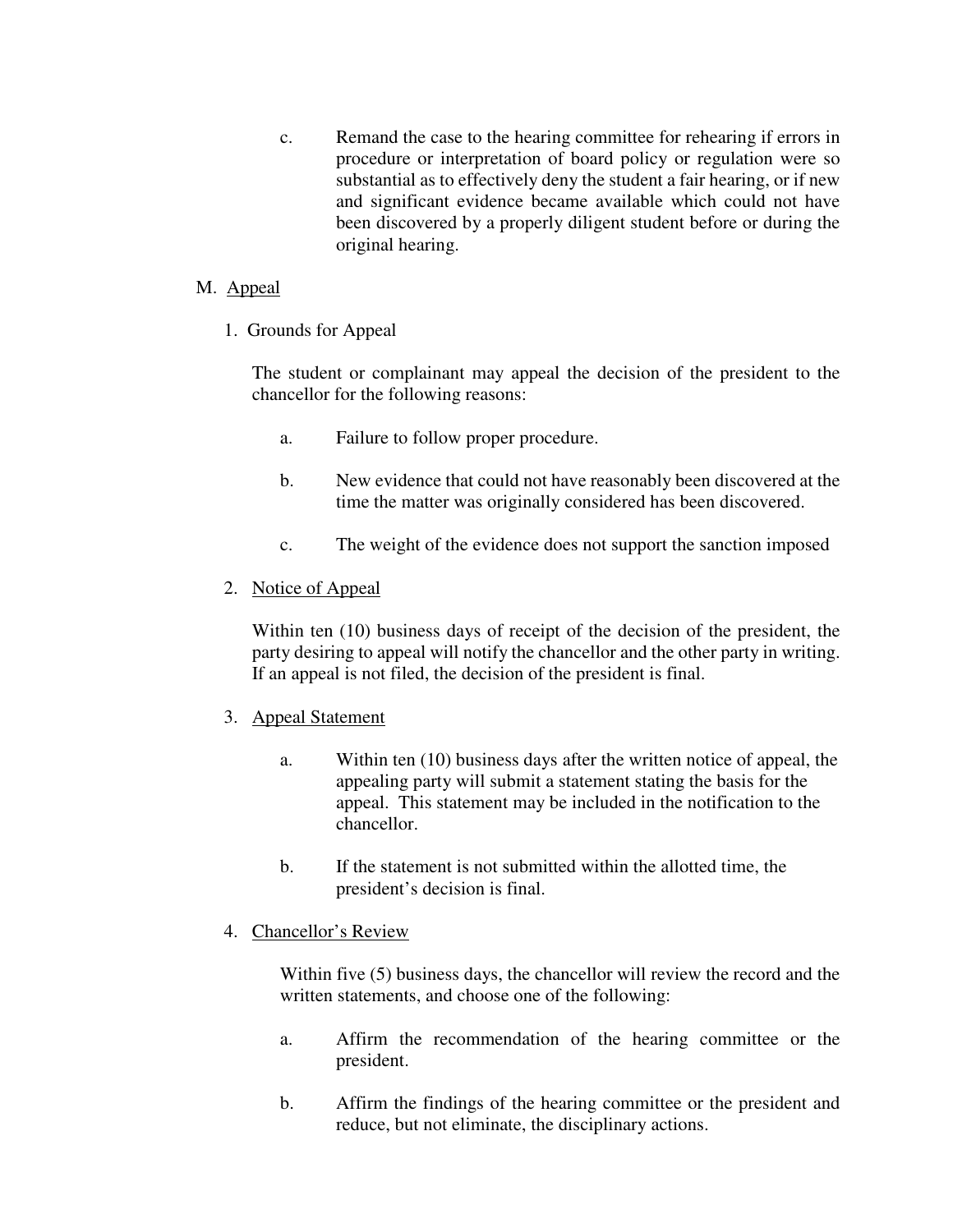- c. Remand the case to the hearing committee for rehearing if errors in procedure or interpretation of board policy or regulation were so substantial as to effectively deny the student a fair hearing, or if new and significant evidence became available which could not have been discovered by a properly diligent student before or during the original hearing.
- d. Dismiss the case.

If the allegations relate to conduct involving alleged sexual harassment or sexual violence including dating violence, domestic violence, stalking or sexual assault, the complainant will be informed in writing. If the student appeals they have the opportunity to provide a written statement setting forth why the student believes the decision should be upheld and that he or she may appeal the decision in accordance with the same time period and process as the student.

### VIII. Re-Admittance Process

Following a suspension, students may request, in writing, re-admittance to MCC. The written request should be submitted to the office of the dean of students on the campus where the hearing was held. All sanction requirements must be documented and completed. The request will be reviewed and the student will meet with the dean.

### IX. Failure to Complete a Mandatory Sanction

Failure to complete a required sanction is a serious offense. It is considered an additional violation of the Code of Conduct, and will usually result in more serious sanctions being imposed. Students failing to complete sanctions by the required deadlines may be suspended or expelled from the college.

### X. Disciplinary HOLD on Student Record

Within two (2) weeks of a student's failure to complete a sanction, a HOLD will be placed on the student's records, and any pre-registration that the student might have already conducted. Thus, it is very important for the student to complete sanctions on time and avoid a HOLD being placed on his or her academic records or registration. A HOLD on a student's admission, registration, transcript access or financial aid is not an independent penalty, but may be utilized by the college as a means to either direct a student's attention to subsequent participation in a pending disciplinary proceeding or obtain the student's compliance with a sanction which has been imposed, or other action which has been taken, under the Code of Student Conduct.

### XI. Confidentiality

Disciplinary matters are kept confidential to the extent required by law.